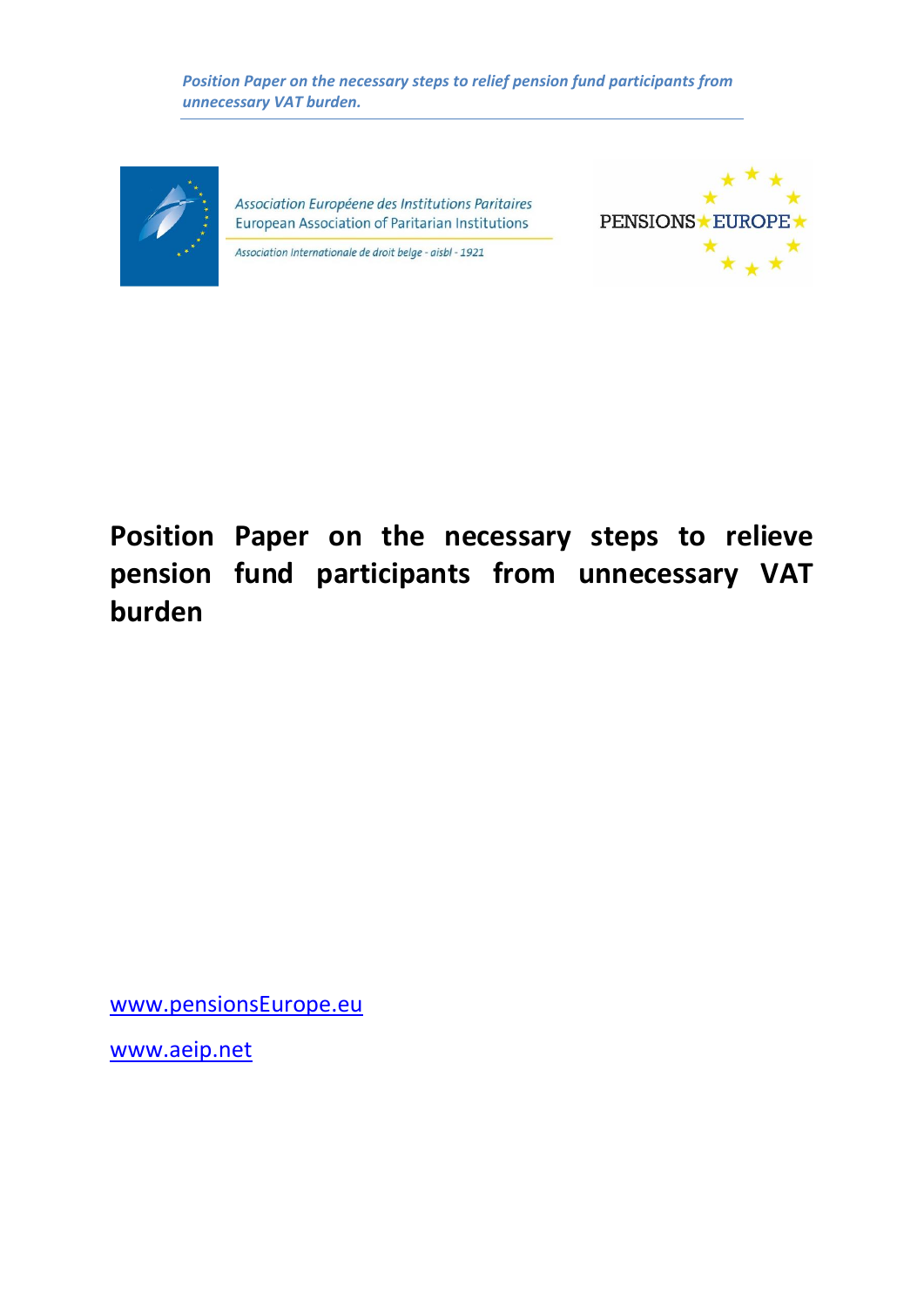# **1. Introduction**

The Directive of the European Counsel of 28 November 2006 (2006/112/EC) on the common system of value added tax (VAT) provides for an exemption of management services rendered to special investment funds. In most Member States, pension funds are qualified as special investment funds. Consequently, these pension funds receive management services exempt of VAT.

The relevant article (135 (1) (g)) of the Directive of 17 May 1977 (77/388/EEC) is still in place and the 2006 Commission proposal remains - however abandoned - highly relevant. In earlier negations in the process of the 2006 review of the VAT Directive, various EU Member States requested for an overall exemption of services rendered to pension funds regardless the character of the scheme.

Therefore, PensionsEurope and AEIP urge the European Commission to take the necessary steps to relieve all pension fund participants from unnecessary VAT burdens, regardless the character of the schemes as well as the Member State in which the services are being received. This exemption is especially relevant since pension plans:

- Are in essence cost-sharing arrangements of beneficiaries with a clear public interest of preventing poverty among the elderly, as well as providing for survivor pensions; and
- Deliver services themselves that are being exempt meaning their VAT on purchases of services or goods cannot be recovered.

This paper calls for an amendment to the VAT-Directive that provides **clarity**, is **non-discriminative** with regard to pension schemes, and is **up-to-date**. **Political willingness** is necessary to address inconsistencies in the case law. These developments are presented as background information.

## **2. VAT-Directive needs to provide clarity**

PensionsEurope and AEIP underline the importance of clarity with regard to the VAT Directive. Since its inception article 135 (1) (g) of the VAT Directive with regard to exemptions of VAT on management services has not changed.

However, landmark decisions of the European Court of Justice did of course provide essential case law. At present the VAT Directive:

- treats pension plans based on its form and the place of residence differently for VAT purposes; and
- provides no guidelines or at least insufficient guidance for hybrid pension plans.

Present case law does not fully take into account the role of hybrid plans and variations in vehicles throughout the European Union. The inability to provide for trustworthy regulations throughout the European Union hamper maintaining a level playing field.

PensionsEurope and AEIP stress the importance of clarity with regard to management services rendered to pension plans as being exempt, regardless its character or the (judicial) form of the provider.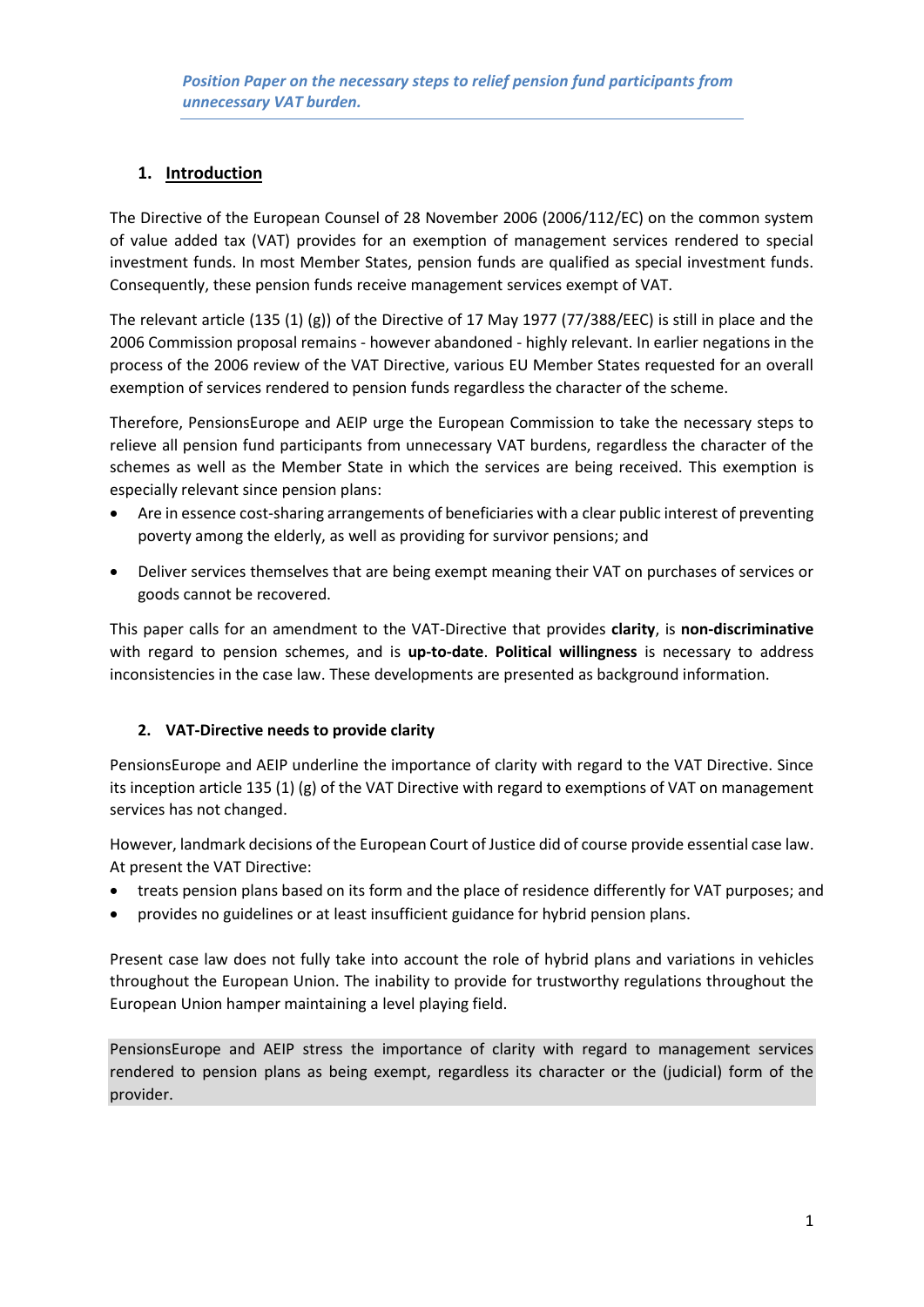## **3. VAT-Directive needs to be non-discriminative**

PensionsEurope and AEIP strongly recommend a level playing field across the European Union, meaning that all pension plans are treated equally for VAT purposes, irrespective the Member States in which the management services are rendered.

Although historically Member States approached their pension system differently, economically these pension systems are comparable in essence. Regardless the legal form, pension plans should be treated the same for VAT purposes. Especially since cross-border activity and the cross-border transfer of pension schemes are of importance and removing unnecessary obstacles are important in maintaining a level playing field. Non-discriminative policies are of *major importance for the adequate functioning* of the European Union's internal market.

PensionsEurope and AEIP stress the importance of clarity with regard to management services rendered to pension plans as being exempt, regardless the Member State the services are being received.

## **4. VAT Directive needs to keep up with market practice**

PensionsEurope and AEIP notice that since 1977 the internal market and pension plans were subject to serious changes. The VAT Directive does not reflect various market developments which leads to:

• Incompleteness;

**.** 

- Insufficient guidance and unclarities;
- Unequal treatment.

PensionsEurope and AEIP stress the importance of up-to-date regulations to maintain and further develop the European Union internal market.

## **5. Political willingness is essential**

The CJEU case law ultimately results in distinctions between pensions plans and its providers which are explainable from the lack of political decision making and judgment on a case by case basis but are by no means derived from proper and thoughtful decision making.

At present, pension providers and paritarian institutions face the risk of defining pension schemes along CJEU case law in order to prevent VAT burdens whereas other considerations should be prevailing. The VAT Directive should therefore be reviewed in order to provide for an exemption for all pension schemes, taking into account their cost sharing character.

The EC's statement that "[…] Tax and other financial incentives, as well as collective bargaining play an important role […]" in "improving the cost-effectiveness, safety and equitable access to supplementary pension schemes" should be taken into account<sup>1</sup>.

<sup>&</sup>lt;sup>1</sup> EU White Paper 'An Agenda for Adequate, Safe and Sustainable Pensions' ([COM\(2012\) 55 final\)](http://eur-lex.europa.eu/LexUriServ/LexUriServ.do?uri=COM:2012:0055:FIN:EN:PDF)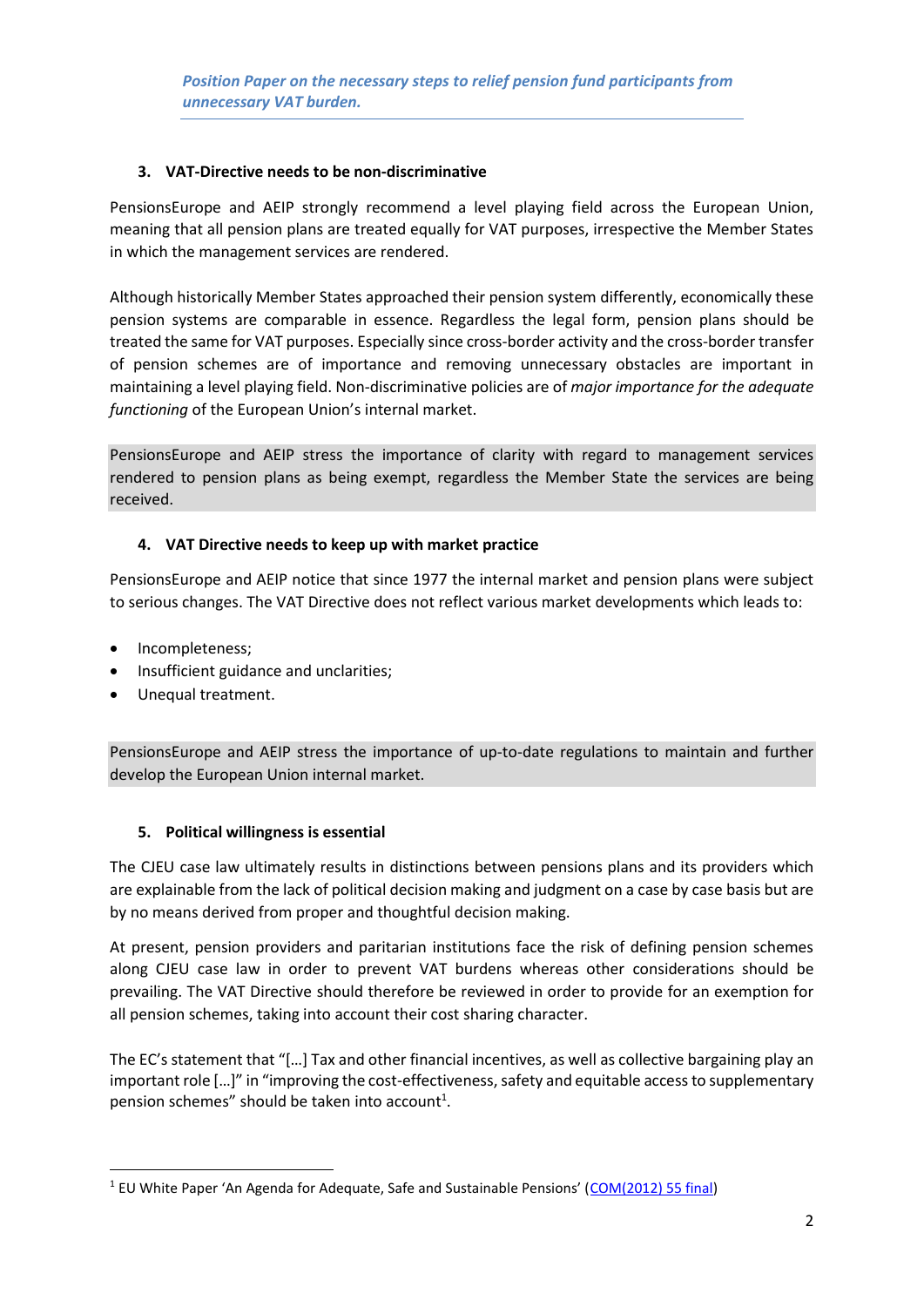PensionsEurope and AEIP call for political decision making since maintaining of the current status quo does not contribute to a level playing field within the EU and undermines the freedom of contract of pension providers and paritarian institutions.

## **6. Background with regard to landmark decisions**

The interpretation of the EU VAT Directive is largely the exploration field of courts across the EU and referring questions of those courts to the Court of Justice of the EU (JP Morgan Claverhouse Investment Trust, Wheels, ATP Pension Services). Based on these rulings, **non-UCITS (i.e. pension funds) must either 'be identical' or 'display sufficient comparable features' to be 'in competition with UCITS' to be VAT exempt (i.e. clause 135 of the VAT Directive)**. In JP Morgan Fleming Claverhouse Investment Trust, the CJEU relied on the principle of fiscal neutrality when it held that not only UCITS but also closed-ended funds should fall within the scope of the exemption.

In the ATP case, the CJEU ruled that: "pension funds such as those at issue in the main proceedings **may fall within the scope of that provision** if they are **funded by the persons to whom the retirement benefit is to be paid**, if the **funds are invested using a risk-spreading principle**, and if the **pension customers bear the investment risk.** Accordingly, the management of such a fund is **exempt** from VAT.

In the Wheels case, the CJEU concluded that: where the members of a pension scheme **do not bear the risk** arising from the management of the fund and the employer's contributions are a means by which it complies with its **legal** obligations to its employees, an investment fund pooling the assets of a pension scheme is **not** a "special investment fund" for these purposes. Accordingly, the management of such a fund is **not exempt** from VAT.

## *Conclusion*

The risk of these developments with regard to VAT is that schemes as in de Wheels case are likely to be terminated and schemes as in the ATP case are being implemented to save VAT on services rendered and thus to make possible that the return on investment on behalf of pensioners increases. Not all Member States wish to apply the so called 'comparability test' as set out by the European Commission in Working Paper [no 936.](https://circabc.europa.eu/sd/a/375aa9b9-011e-46b9-bf57-564b5188a80d/936%20-%20Management%20of%20investment%20funds.pdf) Without clear guidance or article pension funds are treated unequally throughout the European Union and pension schemes are treated differently.

The risk of a lack of political decision making is that the VAT Directive doesn't keep up with market practices and thus doesn't meet the goal of providing clarity for the financial market and the risk of unwanted and undesirable unfair and unequal VAT treatment increases.

## *Solution*

The ATP-case and the Wheels-case make clear that **amendment of clause 135 of the VAT Directive should be considered** – so that any services rendered to pension plans irrespective the variations in plans and funds or place of residence is exempt – to ensure that EU tax law does not interfere with the social economy and there is a true and fair level playing field for managing pension plans exists.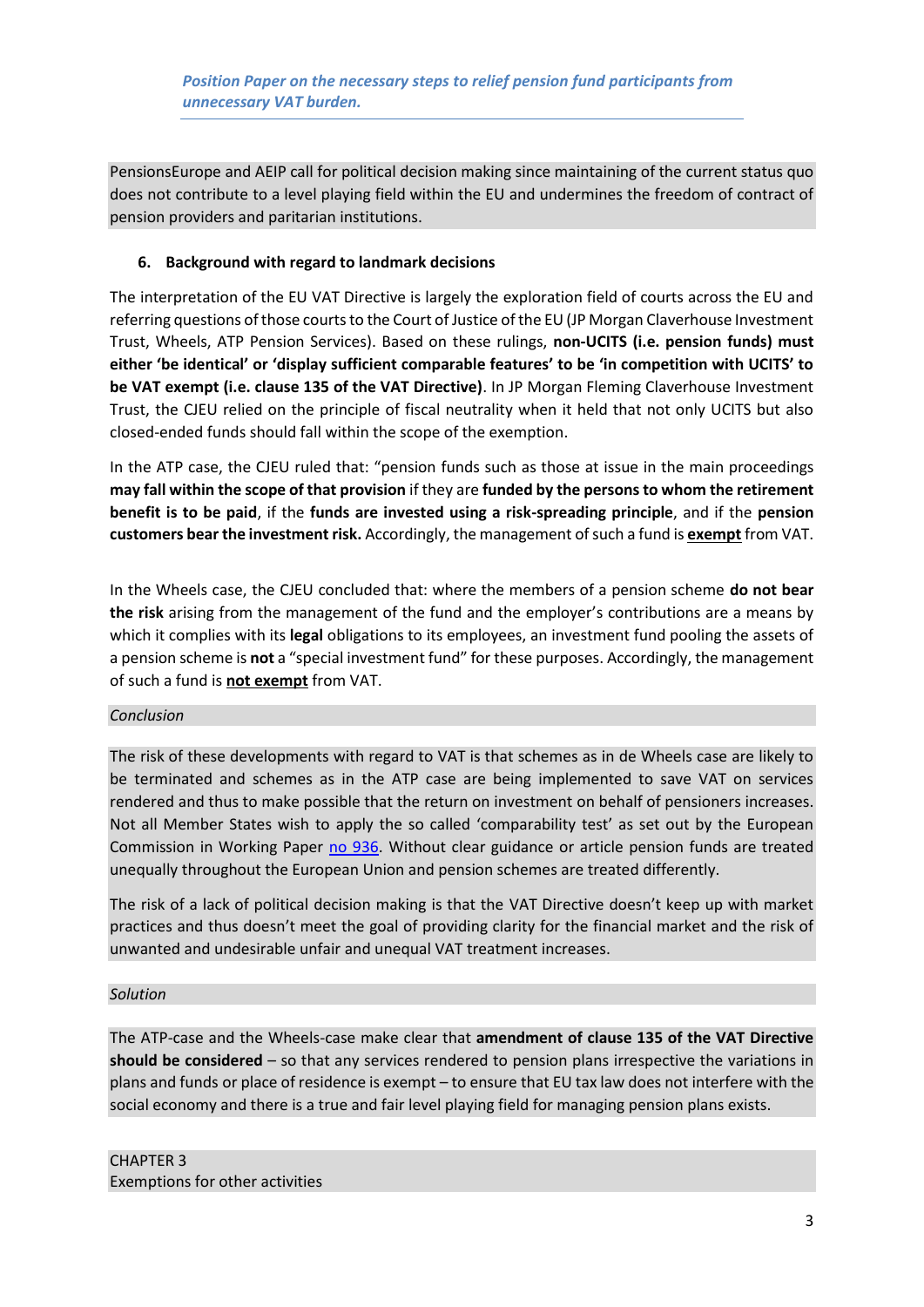*Position Paper on the necessary steps to relief pension fund participants from unnecessary VAT burden.*

Article 135

1. Member States shall exempt the following transactions:

[…] (g) *the management of pension funds and* the management of special investment funds as defined by Member States;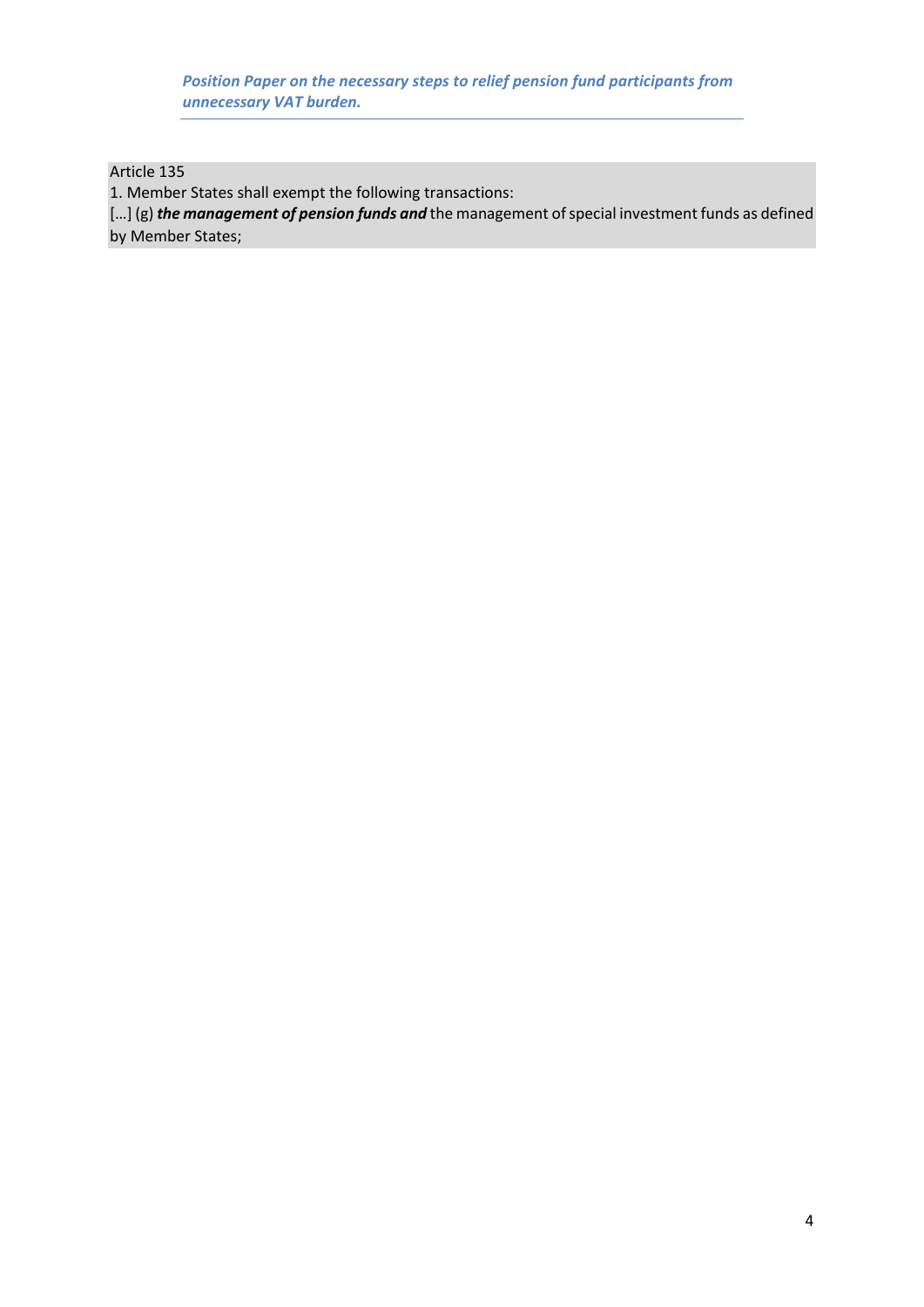#### **About PensionsEurope**

**PensionsEurope** represents national associations of pension funds and similar institutions for workplace and other funded pensions. Some members operate purely individual pension schemes. PensionsEurope has **23 member associations** in 18 EU Member States and 3 other European countries<sup>2</sup>.

PensionsEurope member organisations cover different types of workplace pensions for over **110 million people**. Through its Member Associations PensionsEurope represents more than **€ 4 trillion of assets** managed for future pension payments. In addition, many members of PensionsEurope also cover personal pensions, which are connected with an employment relation.

PensionsEurope also has **26 Corporate and Supporter Members** which are various service providers and stakeholders that work with IORPs.

PensionsEurope has established a **Central & Eastern European Countries Forum (CEEC Forum)** to discuss issues common to pension systems in that region.

PensionsEurope has established a **Multinational Advisory Group (MAG)** which delivers advice on pension issues to PensionsEurope. It provides a collective voice and information sharing for the expertise and opinions of multinationals.

#### **What PensionsEurope stands for**

- A regulatory environment encouraging workplace pension membership;
- Ensure that more and more Europeans can benefit from an adequate income in retirement;
- Policies which will enable sufficient contributions and good returns;

#### **Our members offer**

- Economies of scale in governance, administration and asset management;
- Risk pooling and often intergenerational risk-sharing;
- Often "not-for-profit" and some/all of the costs are borne by the employer;
- Members of workplace pension schemes often benefit from a contribution paid by the employer;
- Wide-scale coverage due to mandatory participation, sector-wide participation based on collective agreements and soft-compulsion elements such as auto-enrolment;
- Good governance and alignment of interest due to participation of the main stakeholders.

## Contact:

**.** 

#### **PensionsEurope**

Koningsstraat 97, rue Royale – 1000 Brussels Belgium Tel: +32 (0)2 289 14 14 – Fax: +32 (0) 289 14 15

<sup>2</sup> EU Member States: Austria, Belgium, Bulgaria, Croatia, Estonia, Finland, France, Germany, Hungary, Ireland, Italy, Luxembourg, Netherlands, Portugal, Romania, Spain, Sweden, UK. Non-EU Member States: Iceland, Norway, Switzerland.